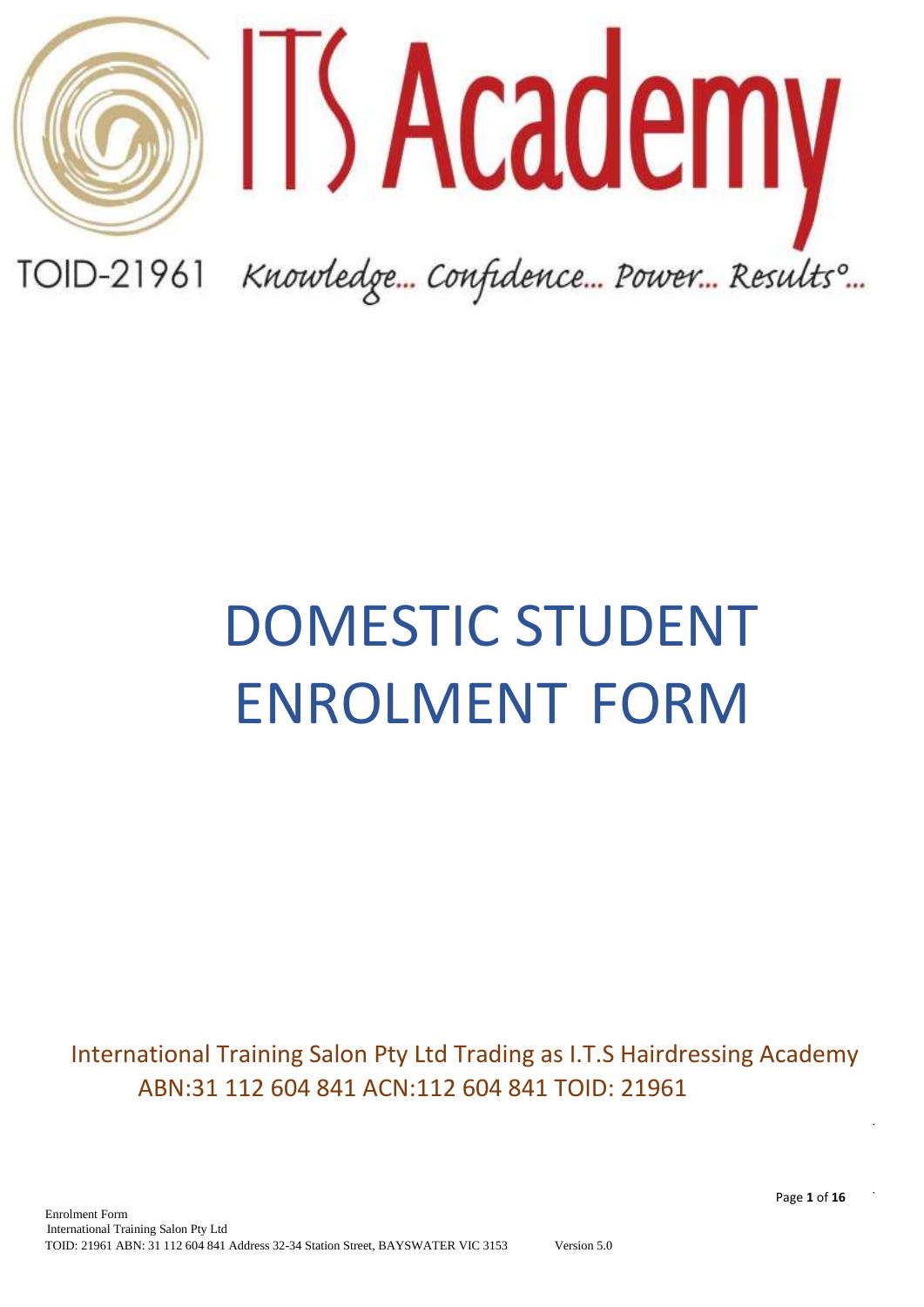#### **Important Information**

Complete all parts of the application form:

- 1. Submit your application:
	- In person, by making an appointment with Admission Officer on 03 9738 0836; or
	- · e-mail to info@itsacademy.vic.edu.au; or
	- Post to:
	- **The Admission Team**
	- 32-34 Station Street
	- BAYSWATER VIC 3153 AUSTRALIA
- 2. Include with your application certified copies (or bring originals to enrolment interview) of either:
	- · Australian birth certificate: or
	- Australian passport; or
	- · Green Medicare Card
	- Naturalisation certificate: or
	- · Visa showing residency; or
	- New Zealand passport

3. If the document provided at no2 doesn't show your age, provide a copy of either

- · Current drivers licence; or
- Current learner permit; or
- Proof of Age card; or
- 'Keypass' card

#### If relevant to you, include the following information with your application:

4. Concession eligibility. If you have either a

- Commonwealth Health Care Card (or are a dependent of a person holding this card); or
- · PensionerConcessionCard(orareadependentofaperson
- holding this card); or
- Veteran's Gold Card

#### 5. Job Seeker Referral.

If you have:

A Job Seeker Referral Form from an Employment Services Provider

6. If you wish to apply for Course Credit, please include information about your previous studies:

- A statement of attainment: or
- A qualification
- 7. If you are applying with the following special referrals, please note: Asylum Seekers-referral from the Aslyum seekers resource centre

Victims of human trafficking-referral from the Australian Red Cross

· Workers in Transition Program-eligibility letter from The Department of Education and Training

#### After ITS receives your application form and supporting document, the following steps take place:

1. You will be contacted for an enrolment interview to:

- a. Show you the training facilities
- b. Check your Language, Literacy and Numeracy (LLN) skills to determine whether you may need learning support
- c. Calculate your Course Fees based on your eligibility and concession entitlements
- d. Make a support plan with you in the case of disability or impairment
- e. Give you either an Individual or Group Training Plan, detailing information about the training and assessment services.
- 2. Attend the Induction and Orientation program at a laterdate.
- 3. Commence your course on the specified date.

PLEASE FORWARD THE COMPLETED APPLICATION AND RELEVANT DOCUMENTS TO: Admission Team: info@itsacademy.vic.edu.au

TOID: 21961 ABN: 31 112 604 841 Address 32-34 Station Street, BAYSWATER VIC 3153 Version 5.0

#### **ITS ACADEMY**

International Training Salon Pty Ltd

Enrolment Form

32-34 Station Street, BAYSWATER VIC 3153 AUSTRALIA Tel (+613) 9738 0836 Web www.itsacademy.vic.edu.au

RTO Provider No: 21961 | ACN: 112 604 841 | ABN 31 112 604 841 |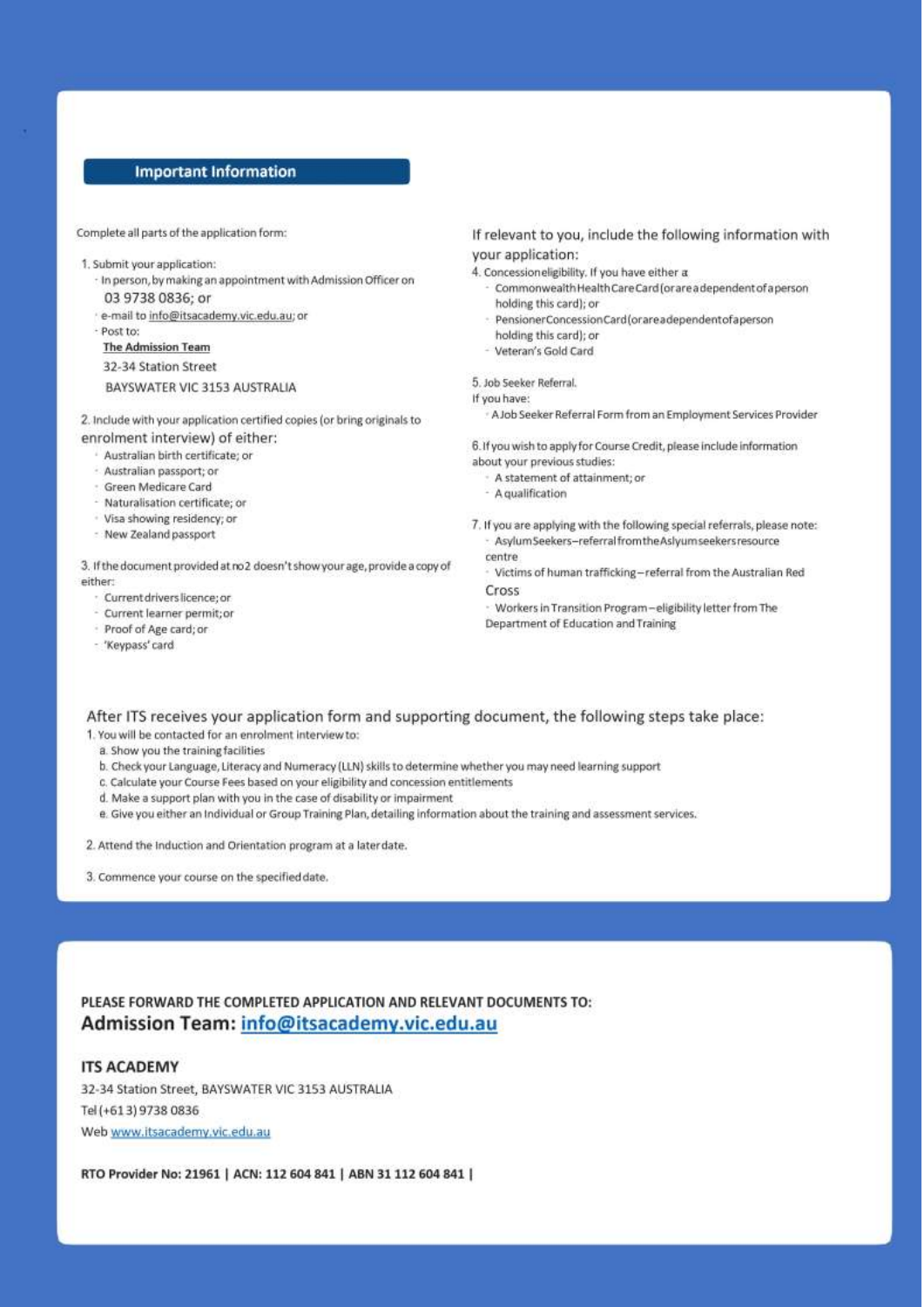

## **Enrolment Form**

| WHICH QUALIFICATION DO YOU WISH TO ENROL INTO? (PLEASE TICK): |                                                  |  |  |  |  |  |
|---------------------------------------------------------------|--------------------------------------------------|--|--|--|--|--|
| □ SHB20216 Certificate II in Salon Assistant                  | $\Box$ SHB30416 Certificate III in Hairdressing  |  |  |  |  |  |
| □ SHB20116 Certificate II in Retail Cosmetics                 | $\Box$ SHB40216 Certificate IV in Hairdressing   |  |  |  |  |  |
| SHB30215 Certificate III in Make-Up                           | $\Box$ SHB40115 Certificate IV in Beauty Therapy |  |  |  |  |  |
| $\Box$ CHC43015 - Certificate IV in Ageing Support            |                                                  |  |  |  |  |  |

| PERSONAL, CONTACT and HOME ADDRESS DETAILS                                                                                                                                                                    |        |  |                                                                                                                                          |                     |                                                                                       |  |  |
|---------------------------------------------------------------------------------------------------------------------------------------------------------------------------------------------------------------|--------|--|------------------------------------------------------------------------------------------------------------------------------------------|---------------------|---------------------------------------------------------------------------------------|--|--|
| $MR$ $\square$                                                                                                                                                                                                |        |  | MRS $\Box$                                                                                                                               |                     | OTHER O                                                                               |  |  |
| <b>GIVEN NAME:</b>                                                                                                                                                                                            |        |  | <b>MIDDLE NAME:</b>                                                                                                                      |                     | SURNAME:                                                                              |  |  |
| DATE OF BIRTH: / /                                                                                                                                                                                            |        |  | NATIONALITY:                                                                                                                             |                     | <b>GENDER:</b> $\Box$ Male $\Box$ Female<br>INDETERMINATE/INTERSEX/UNSPECIFIED        |  |  |
| EMAIL:                                                                                                                                                                                                        |        |  | <b>HOME PHONE:</b>                                                                                                                       |                     | MOBILE:                                                                               |  |  |
| <b>STREET NUMBER:</b><br><b>UNIT NUMBER:</b>                                                                                                                                                                  |        |  |                                                                                                                                          | <b>STREET NAME:</b> |                                                                                       |  |  |
| <b>SUBURB:</b>                                                                                                                                                                                                | STATE: |  |                                                                                                                                          | POSTCODE:           |                                                                                       |  |  |
| POSTAL ADDRESS (if different)                                                                                                                                                                                 |        |  |                                                                                                                                          |                     |                                                                                       |  |  |
| <b>NEXT OF KIN/EMERGENCY CONTACT</b>                                                                                                                                                                          |        |  |                                                                                                                                          |                     |                                                                                       |  |  |
| NAME:                                                                                                                                                                                                         |        |  | <b>RELATIONSHIP:</b>                                                                                                                     |                     | PHONE:                                                                                |  |  |
| <b>AUSTRALIAN RESIDENCY STATUS</b>                                                                                                                                                                            |        |  |                                                                                                                                          |                     |                                                                                       |  |  |
| <b>COUNTRY OF BIRTH:</b><br>IF ON VISA/TEMP PERMIT PROVIDE CODE / DESCRIPTION:                                                                                                                                |        |  | <b>CITY OF BIRTH:</b>                                                                                                                    |                     | <b>DAUSTRALIAN CITIZEN</b><br><b>CAUSTRALIAN RESIDENT</b><br><b>OVISA/TEMP PERMIT</b> |  |  |
| <b>IDENTIFICATION PROVIDED</b>                                                                                                                                                                                |        |  |                                                                                                                                          |                     |                                                                                       |  |  |
| <b>AUSTRALIAN PASSPORT</b><br>PASSPORT OF OTHER ORIGIN ( )<br><b>DRIVER'S LICENSE</b><br><b>MEDICARE CARD</b><br><b>CONCESSION CARD</b>                                                                       |        |  | Your Identification will be maintained under lock and key,<br>and treated with the necessary Privacy and Confidentiality<br>Regulations. |                     |                                                                                       |  |  |
| <b>ATSI STATUS</b>                                                                                                                                                                                            |        |  |                                                                                                                                          |                     |                                                                                       |  |  |
| ARE YOU OF ABORIGINAL OR TORRES STRAIT ISLANDER ORIGIN? (For persons of both Aboriginal and Torres Strait<br>Islander origin, mark both 'Yes' boxes.)<br>□ No □ Yes, Aboriginal □ Yes, Torres Strait Islander |        |  |                                                                                                                                          |                     |                                                                                       |  |  |

## CONTACT METHOD PLEASE TICK ONE ONLY

 $\square$  EMAIL  $\square$  PHONE  $\square$  SMS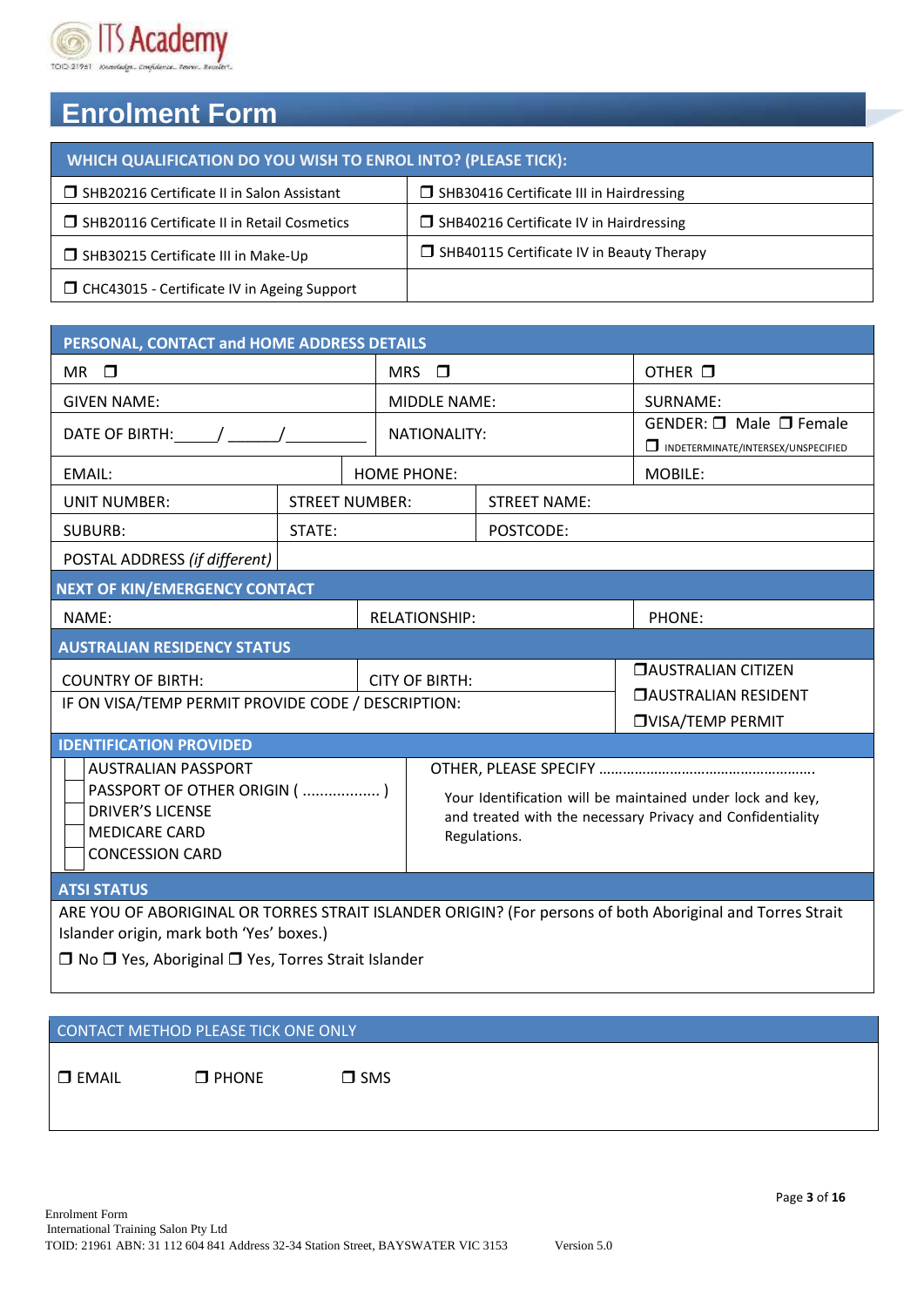

| <b>DISABILITY</b>                                                                                                                                                                                          |                                                                                                                |  |  |  |  |  |  |
|------------------------------------------------------------------------------------------------------------------------------------------------------------------------------------------------------------|----------------------------------------------------------------------------------------------------------------|--|--|--|--|--|--|
| DO YOU HAVE A DISABILITY OR IMPAIRMENT? (including short and long term)                                                                                                                                    |                                                                                                                |  |  |  |  |  |  |
| $\Box$ YES $\Box$ NO (GO TO NEXT QUESTION)<br>If Yes, please indicate the areas of disability, impairment: (Indicate as many as necessary)                                                                 |                                                                                                                |  |  |  |  |  |  |
|                                                                                                                                                                                                            |                                                                                                                |  |  |  |  |  |  |
| Vision Intellectual<br><b>Medical Condition</b>                                                                                                                                                            | <b>Hearing/Deaf Mental</b><br>Physical<br><b>Illness</b><br><b>Acquired Brain Impairment</b>                   |  |  |  |  |  |  |
|                                                                                                                                                                                                            | Other<br>Learning                                                                                              |  |  |  |  |  |  |
|                                                                                                                                                                                                            | Please Indicate Any Special Needs/Assistance You May Require Due to Your Disability/Impairment. (if more space |  |  |  |  |  |  |
| is required please attach a separate signed and dated page)                                                                                                                                                |                                                                                                                |  |  |  |  |  |  |
|                                                                                                                                                                                                            |                                                                                                                |  |  |  |  |  |  |
|                                                                                                                                                                                                            |                                                                                                                |  |  |  |  |  |  |
| <b>CONCESSION ELIGIBILITY</b>                                                                                                                                                                              |                                                                                                                |  |  |  |  |  |  |
| ARE YOU CURRENTLY ENTITLED TO A COMMONWELATH GOVERNMENT CONCESSION? (Please Tick) □ YES □ NO<br>If Yes, select appropriate category below and attach copy of your card: Copy attached $\Box$ Yes $\Box$ No |                                                                                                                |  |  |  |  |  |  |
| $\Box$ Health Care Card (H) $\Box$ Pensioner Concession Card (P) $\Box$ Veteran Gold Card (V) $\Box$ Other                                                                                                 |                                                                                                                |  |  |  |  |  |  |
| Department approved waiver:                                                                                                                                                                                |                                                                                                                |  |  |  |  |  |  |
|                                                                                                                                                                                                            |                                                                                                                |  |  |  |  |  |  |
| <b>LANGUAGE</b>                                                                                                                                                                                            |                                                                                                                |  |  |  |  |  |  |
|                                                                                                                                                                                                            |                                                                                                                |  |  |  |  |  |  |
| DO YOU SPEAK ANOTHER LANGUAGE OTHER THAN ENGLISH AT HOME?<br>$\square$ NO                                                                                                                                  | (Please Tick)                                                                                                  |  |  |  |  |  |  |
|                                                                                                                                                                                                            |                                                                                                                |  |  |  |  |  |  |
|                                                                                                                                                                                                            |                                                                                                                |  |  |  |  |  |  |
| HOW WELL DO YOU SPEAK ENGLISH?                                                                                                                                                                             | $\Box$ Very Well $\Box$ Well $\Box$ Not Well $\Box$ Not at All                                                 |  |  |  |  |  |  |
| <b>EMPLOYMENT STATUS</b>                                                                                                                                                                                   |                                                                                                                |  |  |  |  |  |  |
| Which of following categories best describes your current employment status? (TICK ONE BOX ONLY)                                                                                                           |                                                                                                                |  |  |  |  |  |  |
| <b>OFull Time Employee</b>                                                                                                                                                                                 | □ Employed- Unpaid worker in family Business                                                                   |  |  |  |  |  |  |
| <b>OPart Time Employee</b>                                                                                                                                                                                 | □ Unemployed-Seeking full time work                                                                            |  |  |  |  |  |  |
| □ Unemployed - Seeking part time work<br>□Self Employed - Not employing others                                                                                                                             |                                                                                                                |  |  |  |  |  |  |
| □Self Employed - Employing others                                                                                                                                                                          | □Not employed- Not seeking employment                                                                          |  |  |  |  |  |  |
|                                                                                                                                                                                                            |                                                                                                                |  |  |  |  |  |  |
|                                                                                                                                                                                                            |                                                                                                                |  |  |  |  |  |  |
|                                                                                                                                                                                                            |                                                                                                                |  |  |  |  |  |  |
|                                                                                                                                                                                                            |                                                                                                                |  |  |  |  |  |  |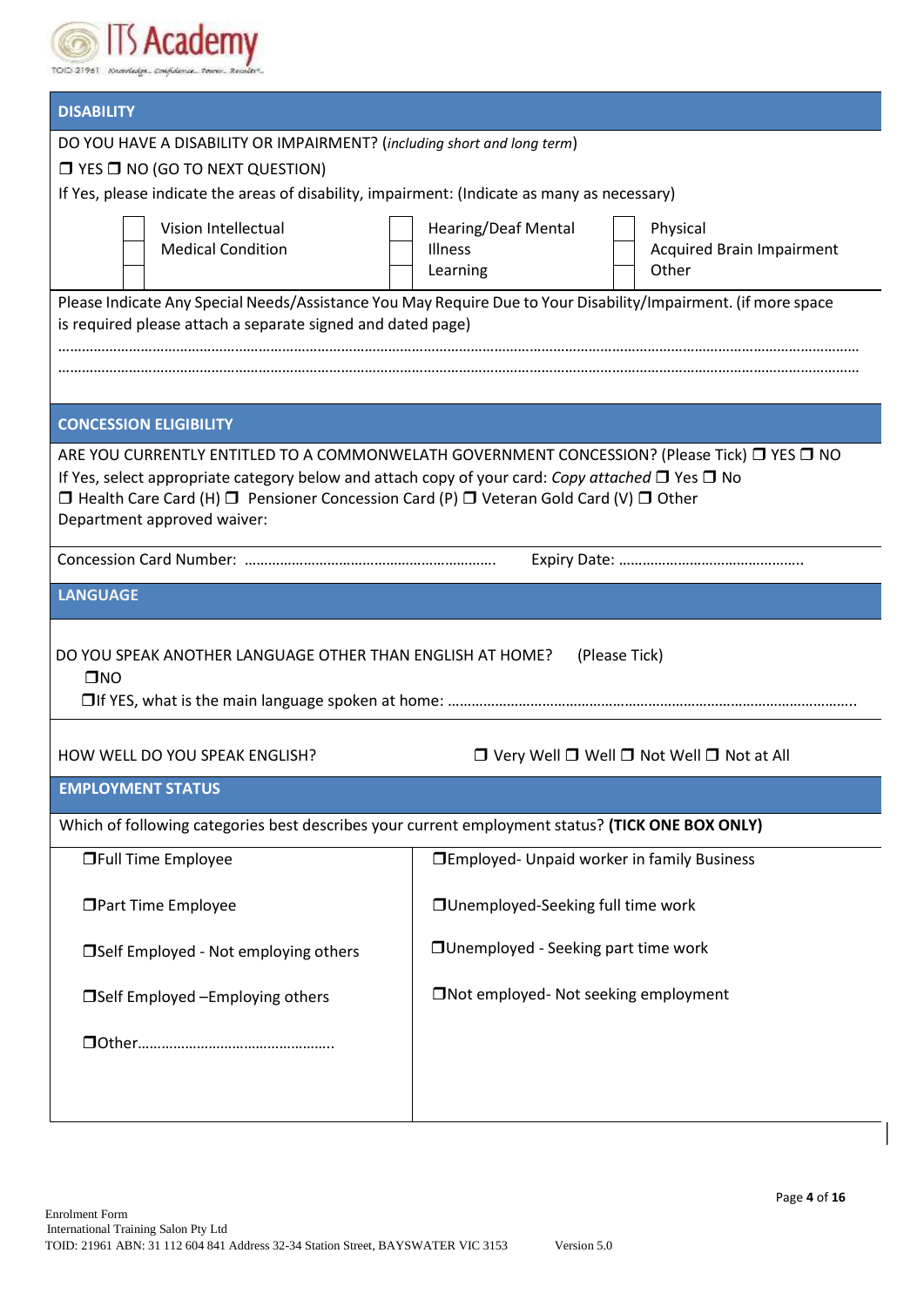

| (Example: Carer, In the Disability sector OR Shop assistant, at Coles.)<br>□Technicians and Trades Workers<br>$\Box$ Labourers<br>$\Box$ Clerical and Administrative Workers $\Box$ Sales Workers<br>Machinery Operators and Drivers<br>$\Box$ Other<br>$\Box$ Professionals<br>$\Box$ Mining<br>□ Electricity, Gas, Water and Waste Services<br>Retail Trade<br>$\Box$ Accommodation and Feed Services |
|---------------------------------------------------------------------------------------------------------------------------------------------------------------------------------------------------------------------------------------------------------------------------------------------------------------------------------------------------------------------------------------------------------|
| OCCUPATION IDENTIFIER (VIC): (TICK ONE BOX ONLY)<br><b>D</b> Manager<br>Community and Personal Service Workers<br>INDUSTRY OF EMPLOYMENT (VIC): (TICK ONE BOX ONLY)<br>□ Agriculture, Forestry and Fishing<br><b>ID</b> Financial and Insurance Services                                                                                                                                                |
|                                                                                                                                                                                                                                                                                                                                                                                                         |
|                                                                                                                                                                                                                                                                                                                                                                                                         |
|                                                                                                                                                                                                                                                                                                                                                                                                         |
|                                                                                                                                                                                                                                                                                                                                                                                                         |
|                                                                                                                                                                                                                                                                                                                                                                                                         |
|                                                                                                                                                                                                                                                                                                                                                                                                         |
|                                                                                                                                                                                                                                                                                                                                                                                                         |
|                                                                                                                                                                                                                                                                                                                                                                                                         |
| □ Wholesale Trade<br>$\Box$ Information Media and telecommunications<br>□Transport, Postal and Warehousing                                                                                                                                                                                                                                                                                              |
| □ Rental, Hiring and real Estate Services<br>$\Box$ Education and Training<br>$\Box$ Professional, Scientific and Technical Services                                                                                                                                                                                                                                                                    |
| $\Box$ Construction<br>Administrative and Support Services<br>$\Box$ Public Administration and Safety                                                                                                                                                                                                                                                                                                   |
| $\Box$ Health Care and Social Assistance<br>$\Box$ Manufacturing<br>$\Box$ Arts and recreation Services                                                                                                                                                                                                                                                                                                 |
| Other Services                                                                                                                                                                                                                                                                                                                                                                                          |
| <b>VICTORIAN STUDENT NUMBER (VSN)</b>                                                                                                                                                                                                                                                                                                                                                                   |
| If you are aged 24 or below at time of enrolment, please provide your Victorian Student Number:                                                                                                                                                                                                                                                                                                         |
| Are you new to the Victorian Education system or do not have your Victorian Student Number?                                                                                                                                                                                                                                                                                                             |
| □No, I have not attended a Victorian school since 2009 or a TAFE or other VET training provider since the beginning of                                                                                                                                                                                                                                                                                  |
| 2011.                                                                                                                                                                                                                                                                                                                                                                                                   |
| □Yes, I have attended a Victorian school since 2009. Most recent Victorian school attended was                                                                                                                                                                                                                                                                                                          |
|                                                                                                                                                                                                                                                                                                                                                                                                         |
| $\Box$ Yes, I have participated in training at a TAFE or other training organisation since the beginning of 2011                                                                                                                                                                                                                                                                                        |
| List the most recent training organisations with which you have participated in training in Victoria since 2011 (List up                                                                                                                                                                                                                                                                                |
| to three (3) training organisations)                                                                                                                                                                                                                                                                                                                                                                    |
|                                                                                                                                                                                                                                                                                                                                                                                                         |
| <b>UNIQUE STUDENT IDENTIFIER (USI)</b>                                                                                                                                                                                                                                                                                                                                                                  |
| From 1 January 2015, ITS can be prevented from issuing you with a nationally recognised VET qualification or statement of<br>attainment when you complete your program if you do not have a Unique Student Identifier (USI). If you have not yet obtained a<br>USI, you can apply for it directly at http://www.usi.gov.au/create-your-USI/ on computer or mobile device.).                             |
| Do you have a USI?                                                                                                                                                                                                                                                                                                                                                                                      |
| $\Box$ Yes, but I don't know it $\Box$ No/Not sure<br>$\Box$ Yes, Please specify                                                                                                                                                                                                                                                                                                                        |
|                                                                                                                                                                                                                                                                                                                                                                                                         |
| USI application through ITS (if you do not already have one)                                                                                                                                                                                                                                                                                                                                            |
| If you would like ITS to apply for a USI on your behalf, you must authorise us to do so and declare that you have read the privacy                                                                                                                                                                                                                                                                      |
| information at <https: documents="" privacy-notice-when-rto-applies-their-behalf="" www.usi.gov.au="">. You must also provide some</https:>                                                                                                                                                                                                                                                             |
| additional information as noted at the end of this form so that we can apply for a USI on your behalf.                                                                                                                                                                                                                                                                                                  |
|                                                                                                                                                                                                                                                                                                                                                                                                         |
| Student Identifiers Act 2014, for a USI on my behalf. I have read and I consent to the collection, use and disclosure of my personal<br>information (which may include sensitive information) pursuant to the information detailed at                                                                                                                                                                   |
| <https: documents="" privacy-notice-when-rto-applies-their-behalf="" www.usi.gov.au="">, and NCVER policies, procedures and</https:>                                                                                                                                                                                                                                                                    |
| protocols published on NCVER's website at www.ncver.edu.au                                                                                                                                                                                                                                                                                                                                              |
|                                                                                                                                                                                                                                                                                                                                                                                                         |
| We will also need to verify your identity, to create your USI using one of the forms of identity below (your name on your id must<br>match your name on your Enrolment Form). Unless required for proof of eligibility, the copy of your id will be destroyed once                                                                                                                                      |
| your USI has been created. Please tick the ID provided:                                                                                                                                                                                                                                                                                                                                                 |
|                                                                                                                                                                                                                                                                                                                                                                                                         |
| □ Australian Drivers Licence □ Medicare Card<br>$\Box$ Australian Birth Certificate                                                                                                                                                                                                                                                                                                                     |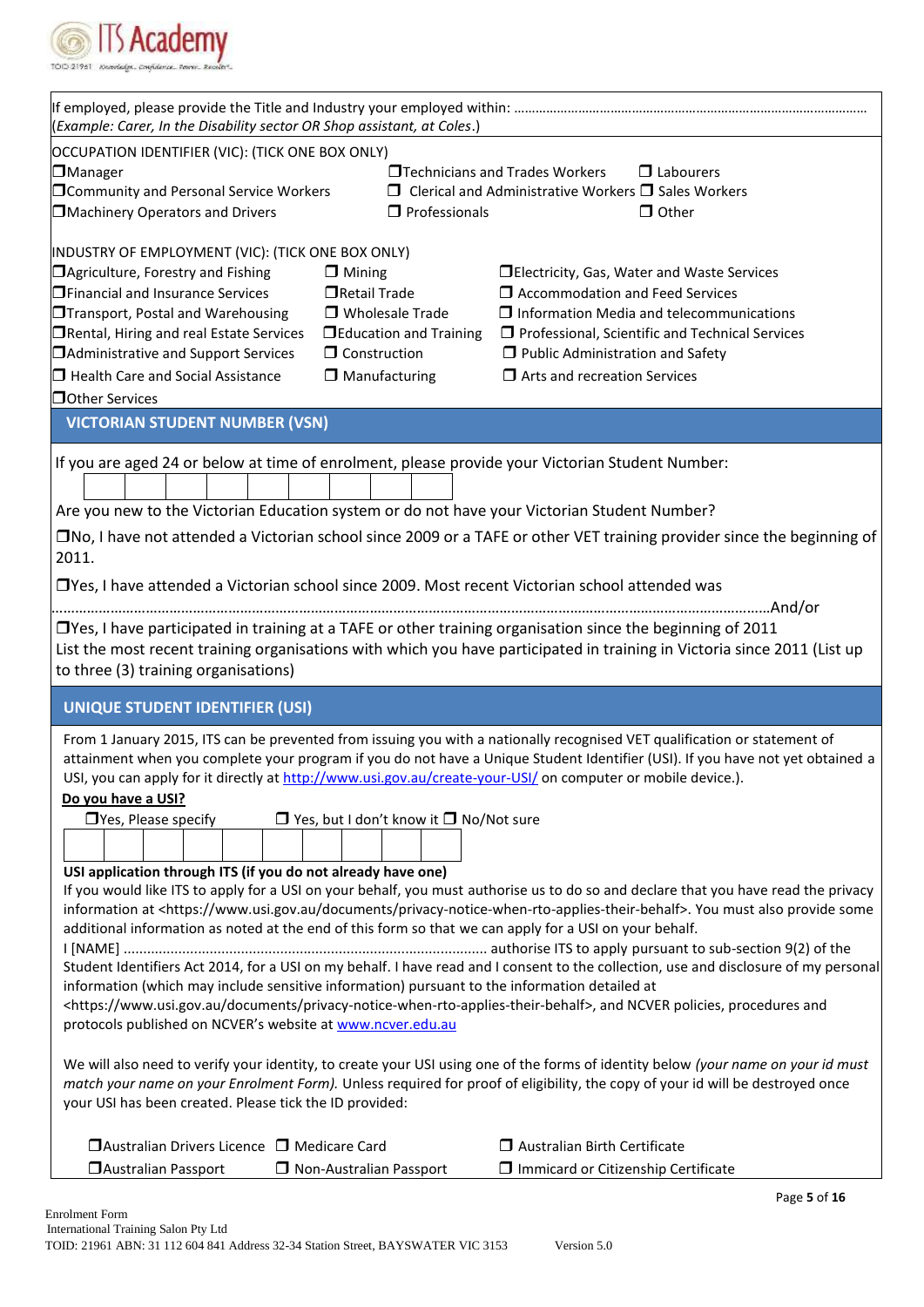

## **SCHOOLING DETAILS**

| JUNUULIIVU DE IMILJ                                                                                                                                                                                                                                                 |                                                                                                                                                                                                                    |                            |        |                                      |  |                        |  |  |  |
|---------------------------------------------------------------------------------------------------------------------------------------------------------------------------------------------------------------------------------------------------------------------|--------------------------------------------------------------------------------------------------------------------------------------------------------------------------------------------------------------------|----------------------------|--------|--------------------------------------|--|------------------------|--|--|--|
| ARE YOU STILL ATTENDING SECONDARY SCHOOL? (Please Indicate) Yes □ No □                                                                                                                                                                                              |                                                                                                                                                                                                                    |                            |        |                                      |  |                        |  |  |  |
|                                                                                                                                                                                                                                                                     | WHAT IS YOUR HIGHEST COMPLETED SCHOOL LEVEL?<br>(Please Tick)<br>$\Box$ Year 9 or equivalent<br>□Completed Year 11<br>□Never attended school<br>□Completed Year 10<br>□Completed Year 12<br>$\Box$ Year 8 or lower |                            |        |                                      |  |                        |  |  |  |
| IN WHICH SCHOOL AND YEAR DID YOU COMPLETE THAT SCHOOL LEVEL?<br>(e.g. if you finished school when you were 15, add 15 to the year you were born, 15+1968 = 1983)                                                                                                    |                                                                                                                                                                                                                    |                            |        |                                      |  |                        |  |  |  |
|                                                                                                                                                                                                                                                                     | PREVIOUS QUALIFICATIONS ACHIEVED                                                                                                                                                                                   |                            |        |                                      |  |                        |  |  |  |
| HAVE YOU SUCCESSFULLY COMPLETED ANY OF THE FOLLOWING QUALIFICATIONS? (Please Tick and indicate if it is<br>Australian (A), Australian equivalent (E) or International (I) qualification)<br><b>THO (GO TO NEXT QUESTION)</b><br>□YES, please provide details below: |                                                                                                                                                                                                                    |                            |        |                                      |  |                        |  |  |  |
| $\Box$                                                                                                                                                                                                                                                              | Certificate I                                                                                                                                                                                                      | $\Box A \Box E \Box I$     | $\Box$ | Diploma or Associate Diploma         |  | $\Box A \Box E \Box I$ |  |  |  |
| ⊓                                                                                                                                                                                                                                                                   | Certificate II                                                                                                                                                                                                     | $\Box A \Box E \Box I$     | $\Box$ | Advanced Diploma or Associate Degree |  | $\Box A \Box E \Box I$ |  |  |  |
| $\Box$                                                                                                                                                                                                                                                              | Certificate III                                                                                                                                                                                                    | $\Box$ A $\Box$ E $\Box$ I | $\Box$ | Bachelor Degree or Higher Degree     |  | $\Box A \Box E \Box I$ |  |  |  |
| $\Box$                                                                                                                                                                                                                                                              | Certificate IV                                                                                                                                                                                                     | $\Box A \Box E \Box I$     | $\Box$ | Certificates other than the above    |  | $\Box A \Box E \Box 1$ |  |  |  |
|                                                                                                                                                                                                                                                                     | Name of the Qualification/s and year/s completed:                                                                                                                                                                  |                            |        |                                      |  |                        |  |  |  |

#### **REASON FOR ENROLLING IN THIS COURSE OF STUDY**

PLEASE TICK WHICH OF THE FOLLOWING CATEGORIES BEST DESCRIBES YOUR MAIN REASON FOR UNDERTAKING THIS COURSE/TRAINEESHIP/APPRENTICESHIP. (**PLEASE TICK ONE BOX ONLY**)

To develop my existing business

To start my own business

To get a better job or promotion

To get into another course of study

To try for a different career

| To get a job                                        |
|-----------------------------------------------------|
| It was a requirement of my job                      |
| $\exists$ I want extra skills for my job            |
| $\exists$ For personal Interest or self-development |
|                                                     |
|                                                     |

#### **My Pre Training Review**

#### *Instructions for Participants:*

**Please tick the boxes** to indicate you understand each point as it is covered during your pre training review.

In your pre-training review, we will explain the key details relating to the training program you are about to commence. This information is important to ensure you are enrolled in the most appropriate program, and you understand the requirements of the training program, your commitments, our commitments, and the support we will provide to help ensure you successfully complete your chosen qualification/s. Your Induction/Pre-Training Review is the first step in your learning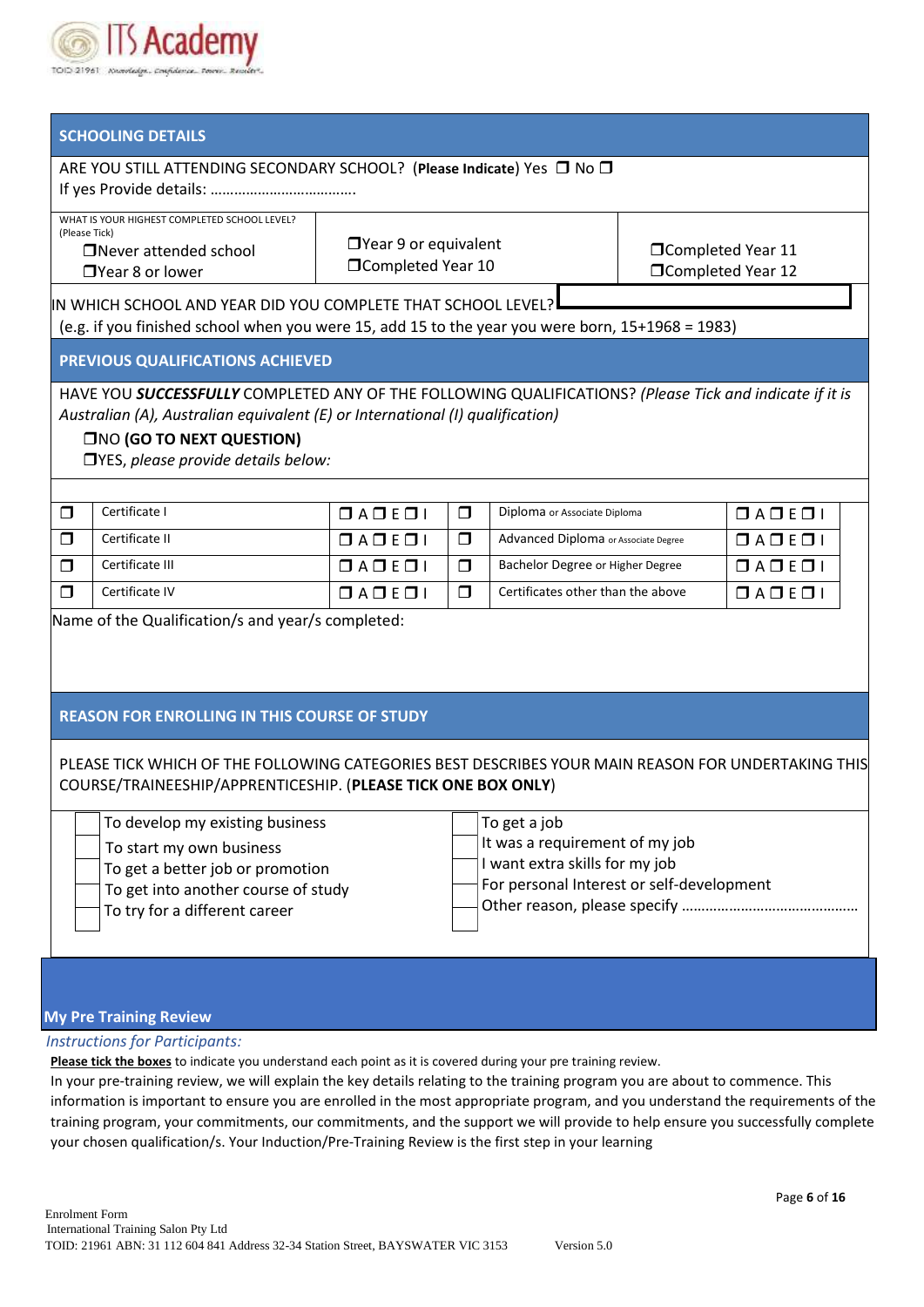

#### **My Training and Assessment**

journey and is supported by a Student Handbook. Please ask questions throughout to ensure your queries are answered.

- *The roles of the parties involved in your training (where applicable) have been explained:*
	- Registered Training Organisation (RTO)
	- Australian Apprenticeship Centre (traineeship only) State and Federal Government
- *Tuition fees have been explained*
- **Overview of your enrolment and Nationally Recognised Qualification has been provided**

(Relevant funding explained, including fees and refund policy)

- *Funding has been explained*
- **Competency based learning explained**
	- In-Class assessment/out of class assessments/work placement
	- Returning self-paced work/activities and recording results
	- (For more information on work activities & assessments please refer to the course outline)

It is your responsibility to be available for workshops, if you cannot attend, please contact your facilitator and/ or employer prior to your workshop. **You must register your attendance by signing the attendance sheets.**It is your responsibility to be available for workshops, if you cannot attend, please contact your facilitator and/ or employer prior to your workshop. **You must register your attendance by signing the attendance sheets.**

#### **My Participant Support**

Do you believe have any special needs or do you require any additional assistance during your training*?*

 $\Box$  Yes  $\Box$  No

If yes, please provide details of your needs: .

 As part of the enrolment process, you will need to complete a language, literacy and numeracy (LLN) exercise which will be used to assess your LLN ability of the student, and determine if the course of study is appropriate. Some students may be referred on for special help as required.

If Language, literacy and numeracy support is required:

- □ Language, literacy and numeracy support has been discussed
- The proposed learning and assessment strategies and materials have been discussed and appropriate adjustments have been discussed to meet your individual needs wherever necessary.

#### **My Prior Learning**

 Recognition of Prior Learning (RPL) & Credit Transfer (CT) process has been explained, offered and encouraged where applicable. (please refer to the Student Handbook for detailed information on the RPL and CT process) Are you applying for Recognition of Prior Learning, or Credit Transfer?

 $\Box$  RPL  $\Box$  CT

(A copy of your original transcript must be presented in order to be awarded Credit Transfer.)

#### **My Training Plan**

 Units have been selected & the training plan completed (delivery mode, assessment method, scheduled withdrawal time etc.)

#### **My Completing /Cancelling Training**

 Withdrawal/cancellation process discussed (process explained See page 3 of participants handbook)  $\square$  Completion process and issuing of certificates/statements of attainments explained  $\square$  Evaluation feedback process discussed

#### **My Work Experience (if relevant)**

- $\square$  Working with children check and police check requirements explained (where applicable)
- **T** Work experience requirements explained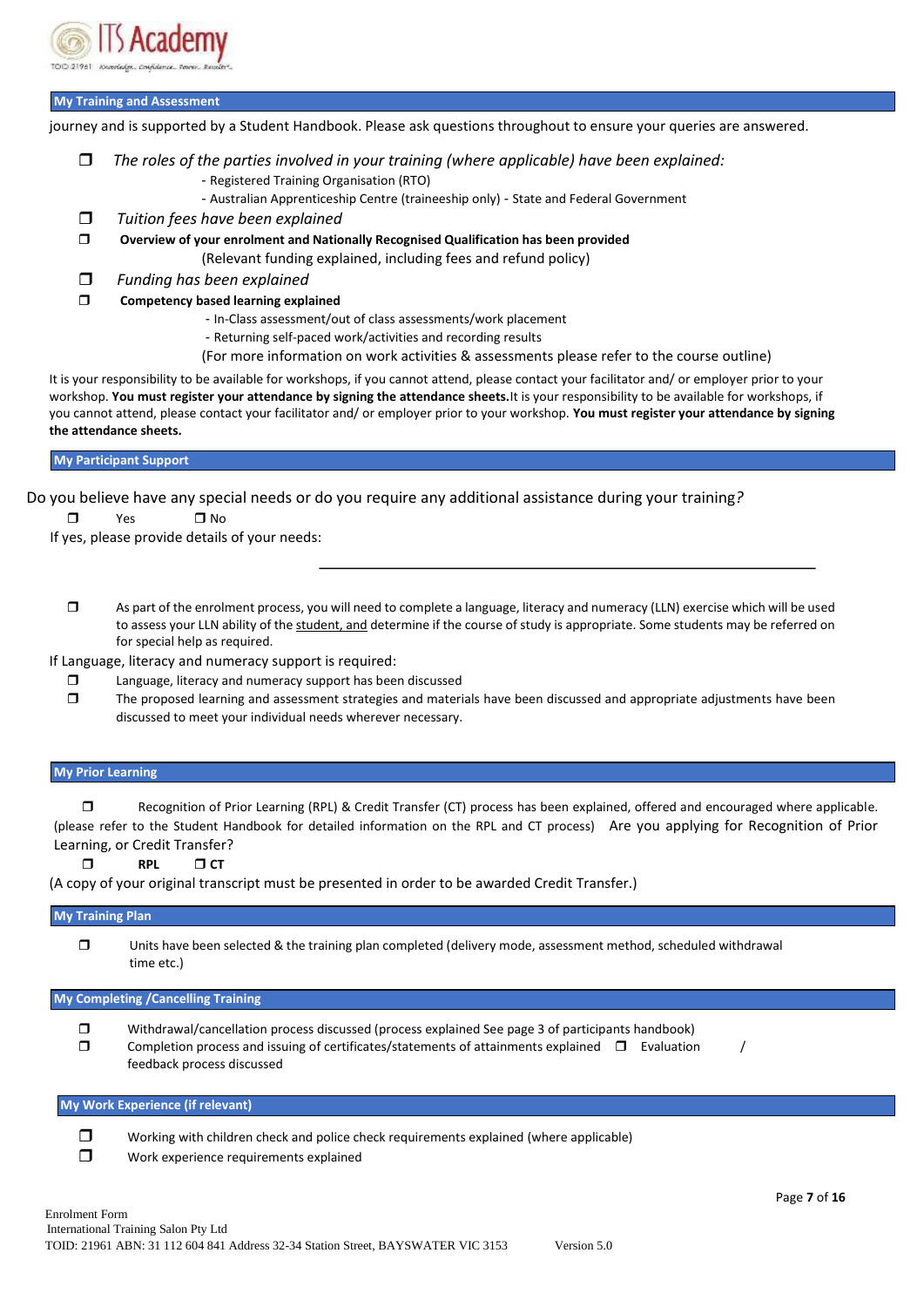

## **Victorian Government VET Student Enrolment Privacy Statement**

## **Victorian Government VET Student Enrolment Privacy Notice: -**

## **I UNDERSTAND THAT**

## **Why we collect your personal information**

As a registered training organisation (RTO), we collect your personal information so we can process and manage your enrolment in a vocational education and training (VET) course with us.

If an individual does not provide their personal information, they will not be able to enrol as a student with ITS ACADEMY.

## **How we use your personal information**

We use your personal information to enable us to deliver VET courses to you, and otherwise, as needed, to comply with our obligations as an RTO.

## **How we disclose your personal information**

We are required by law (under the National Vocational Education and Training Regulator Act 2011 (Cth) (NVETR Act)) to disclose the personal information we collect about you to the National VET Data Collection kept by the National Centre for Vocational Education Research Ltd (NCVER). The NCVER is responsible for collecting, managing, analysing and communicating research and statistics about the Australian VET sector.

We are also authorised by law (under the NVETR Act) to disclose your personal information to the relevant state or territory training authority.

## **How the NCVER and other bodies handle your personal information**

The NCVER will collect, hold, use and disclose your personal information in accordance with the law, including the Privacy Act 1988 (Cth) (Privacy Act) and the NVETR Act. Your personal information may be used and disclosed by NCVER for purposes that include populating authenticated VET transcripts; administration of VET; facilitation of statistics and research relating to education, including surveys and data linkage; and understanding the VET market.

The NCVER is authorised to disclose information to the Australian Government Department of Education, Skills and

Employment (DESE), Commonwealth authorities, State and Territory authorities (other than registered training organisations)

that deal with matters relating to VET and VET regulators for the purposes of those bodies, including to enable: administration

of VET, including program administration, regulation, monitoring and evaluation facilitation of statistics and research relating to

education, including surveys and data linkage understanding how the VET market operates, for policy, workforce planning and

consumer information.

The NCVER may also disclose personal information to persons engaged by NCVER to conduct research on NCVER's behalf.

The NCVER does not intend to disclose your personal information to any overseas recipients. For more information about how the NCVER will handle your personal information please refer to the NCVER's Privacy Policy at *[www.ncver.edu.au/privacy.](http://www.ncver.edu.au/privacy)*

If you would like to seek access to or correct your information, in the first instance, please contact your RTO using the contact details listed below.

Page **8** of **16**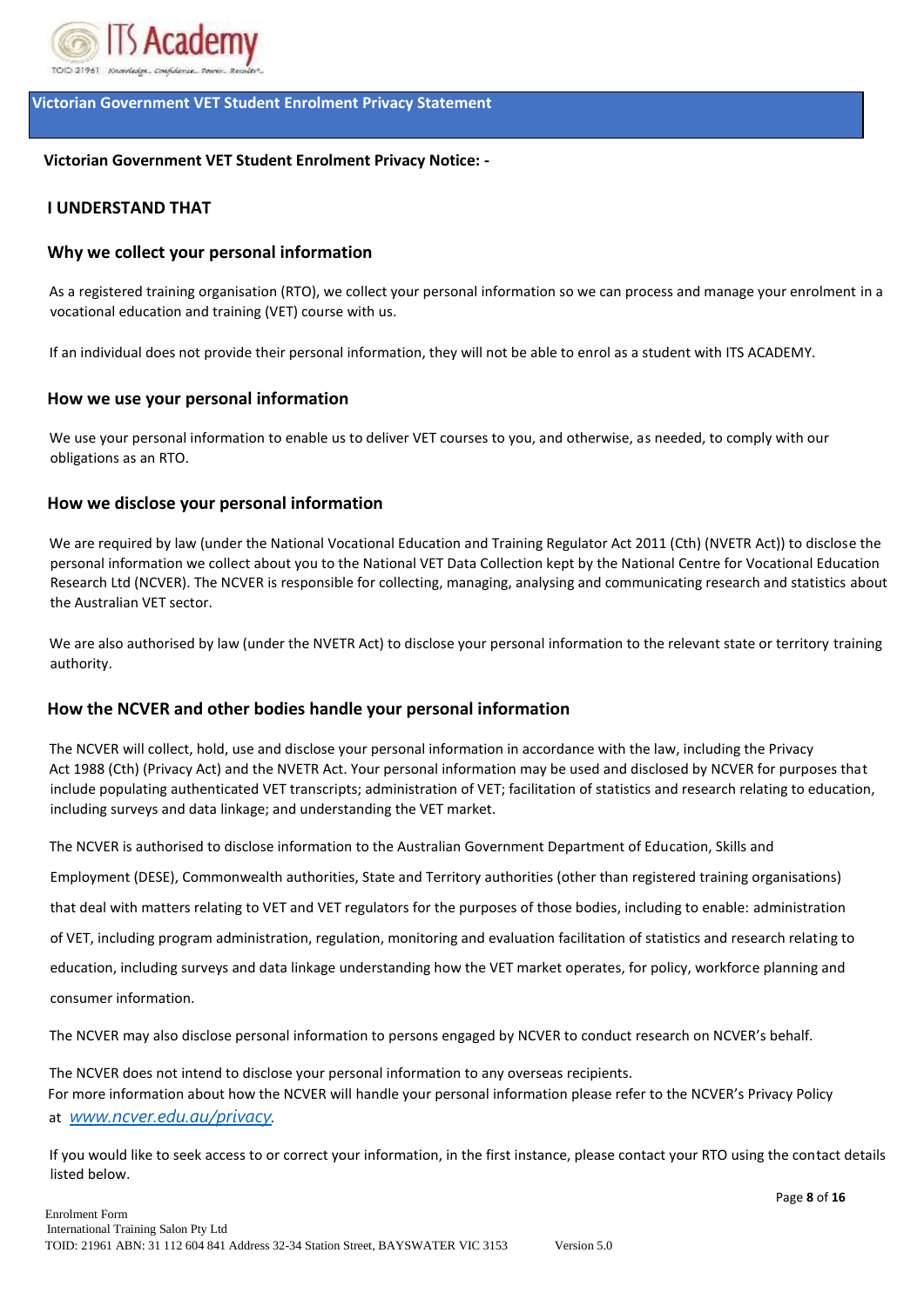

DESE is authorised by law, including the Privacy Act and the NVETR Act, to collect, use and disclose your personal information to fulfil specified functions and activities. For more information about how the DESE will handle your personal information, please refer to the DESE VET Privacy Notice at *[https://www.dese.gov.au/national-vet-data/vet-privacy-notice.](https://www.dese.gov.au/national-vet-data/vet-privacy-notice)*

#### **Surveys**

You may receive a student survey which may be run by a government department or an NCVER employee, agent, third-party contractor or another authorised agency. Please note you may opt out of the survey at the time of being contacted.

#### **Contact information**

At any time, you may contact ITS ACADEMY to:

- request access to your personal information
- correct your personal information
- make a complaint about how your personal information has been handled ask a question about this Privacy Notice

#### info@itsacademy.vic.edu.au or call (03) 9738 0836

#### **Access, correction and complaints**

You have the right to access your personal information, to check it accuracy and make corrections. You also have the right to complain if you feel that your information is not being treated in accordance with the law's which govern your Information.

• For further information, please contact ITS Academy in the first instance by post to: ITS ACADEMY 32-34 Station Street Bayswater VIC 3153 Info@itsacademy.vic.edu.au

#### **Further information**

- For further information about the way the Department collects and handles personal information, including access, correction and complaints, go to: www.ncver.edu.au/privacy.
- For further information about Unique Student Identifiers, including access, correction and complaints, go to[:](http://www.usi.gov.au/Students/Pages/student-privacy.aspx) [http://www.usi.gov.au/Students/Pages/student-privacy.aspx.](http://www.usi.gov.au/Students/Pages/student-privacy.aspx)

#### **Use of photo/ image/ film permission**

At ITS Academy, from time to time photographs/ film are taken of events, classes, activities, people, and student work. We would like to use any photograph/ film of you/ your work taken in these circumstances as part of our promotional material. This may include advertising, brochures, sign boards, newsletters, website, Facebook page or in other publications promoting our organisation.

Distribution of such promotional materials may be for the general public, industry personnel or for the media.

Please complete the section below to indicate if you do/ do not give your permission for us to use photos/ images/ film of you/ or your work completed as part of the course being undertaken in our promotional material.

#### **Please tick the appropriate box and then sign below:**

□ I **do** grant permission to ITS Academy to use photographs/ images/ film of me/ or of my student work in advertising and promotional material produced by or for ITS Academy (as described above). I understand that there will be no payment.

☐ I **do not** grant permission to ITS Academy to use photographs/ images/ film of me/ or of my student work in advertising and promotional material produced by or for ITS Academy (as described above). I understand that there will be no payment.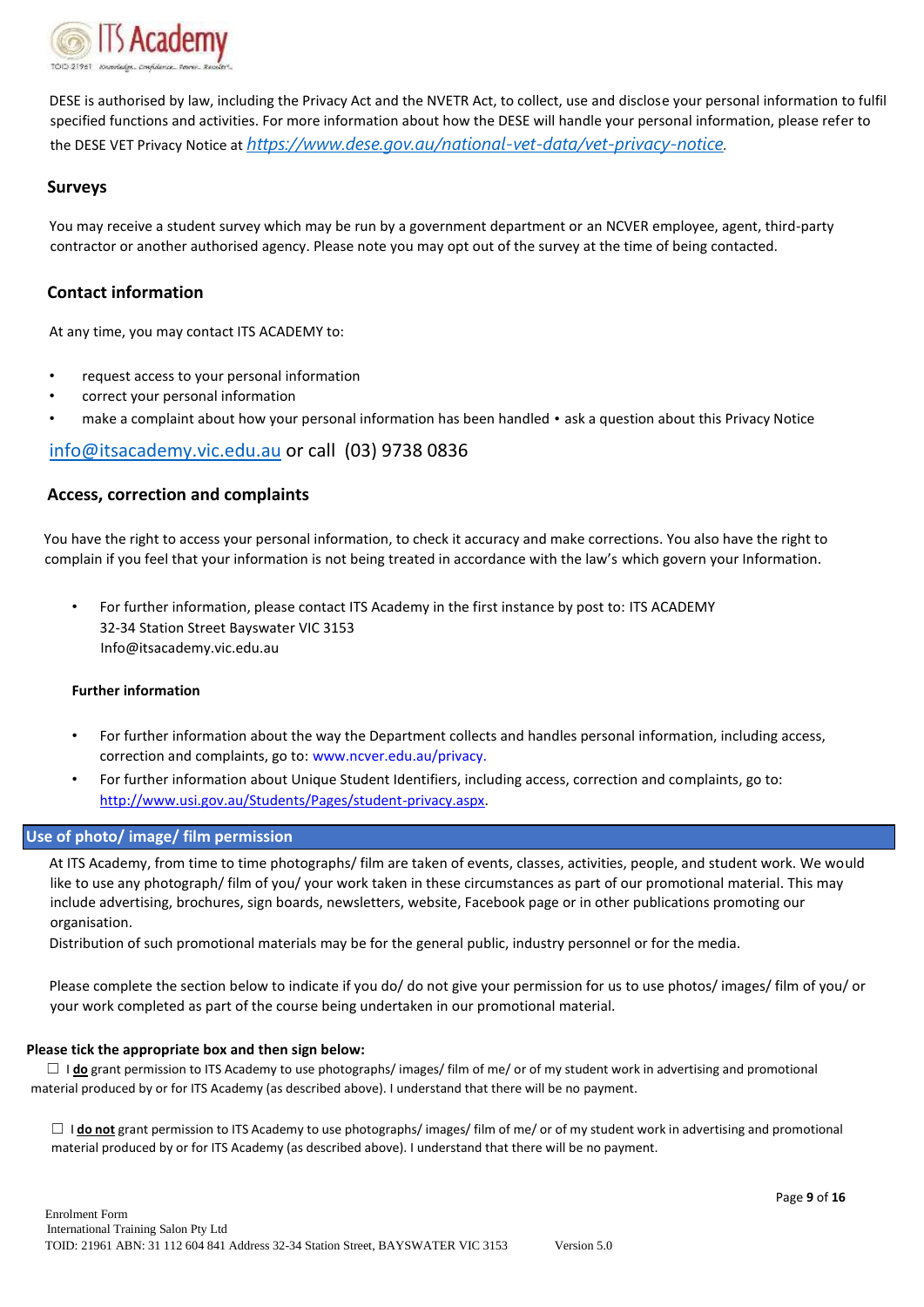

## **Enrolment Conditions**

In completing this enrolment form the student is agreeing to a contact with ITS Academy that stipulates the following:

- The RTO reserves the right to accept or reject any application for enrolment at its discretion.
- The provision of incorrect information or documentation relating to my enrolment may result in withdrawal of any offer of a place and that such withdrawal may take effect at any stage of the course, at the discretion of the ITS Academy
- Once the student commences the nominated course, ITS Academy will deliver the Training Program using competency-based training principles and practices in line with the AQTF and ASQA Guidelines.
- The RTO and the student agree to work together to produce a unified approach in the student achieving the relevant qualification.
- The course fees payable to ITS Academy are for the provision of the following services:
- Training and Assessment
- Ongoing Administration Processes
- Learning Resources when appropriate
- Certification/Statement of Attainment
- The RTO reserves the right to change, alter or amend curricula syllabi, course structure fees, conditions and any other material pertaining to the course at any time.
- Qualification Certificates will only be produced once all assessments are received and marked as competent and course fees have been paid in full. Statements of Attainment for partial completion of successful units will only be produced according to fee payments made.
- Where a student has undertaken an assessment and it has been marked as 'Not yet Competent' (NYC), they be allowed to re-sit the test/or have a re-assessment. If they are deemed 'NYC' for a second time they are to re-enrol into that unit/ subject. This will include re-training and therefore a re-enrolment fee for the unit will apply.
- For re- issuance of Certificates and Statements of Attainments the student will be charged \$50 per document required. Payment for the reissuance of such documents is required prior to the re-issuance occurring by the RTO.
- The RTO reserves the right to cancel any course prior to the commencement date of the course should it deem it necessary and in that event, shall refund all payments received from the student (see refund policy).
- The RTO shall notify students of any changes that may affect their enrolment as soon as practicable. This includes any changes to agreed services, including changes such as any new third party arrangements, a change in ownership, or changes to existing third party arrangements.
- If student has elected to pay in instalments, they must make all payments by the due date. If a payment is missed, the student's tuition can be suspended, no assessments marked and the student not be eligible to attend classes until the payment has been made.
- If a student requires changing of their Training Agreement Schedule it can only be done after the student has informed Administration in writing and paid an Administration Fee of \$200.
- Refunds are made when a student application supports one of the below reasons for refund. Any refundable amounts found to be due to the student will be made within 14 days.
- The RTO may disclose personal information to my parent or guardian if I am under18 years of age

#### **Student Declaration**

- **I acknowledge and agree to the terms described in the Victorian Government's VET Student Enrolment Privacy Notice**
- I confirm that the information I have provided within this form is true and correct, and I have been provided by Victorian International Academy, all information regarding the course/Module that I am enrolling in.
- I understand and have been provided information by ITS Academy in relation to Credit Transfer and Recognition of Prior Learning (RPL)
- I agree to act in accordance with ITS Academy regulations, code of conducts and I understand the disciplinary procedures of Victorian International Academy.
- I have read and understood the Statement of Fees, Application Procedure and Refund Policy.
- I have received and understood minimum entrance requirements.
- I have read and understand the Complaints and Appeal Policy.
- I understand the requirement of me to attend scheduled classes and carry out 120 hours of Work Placement for CHC33015.
- I understand the units I will be enrolled in, and the course title I am to be enrolled in.
- I understand it is my responsibility to read, understand and behave in accordance with the contents of the Student Handbook.
- I understand that it is a requirement of my assessment to participate in photographic evidence.
- It is my responsibility to provide all relevant and required documentation.
- Agrees to the Enrolment Conditions (listed above in this document)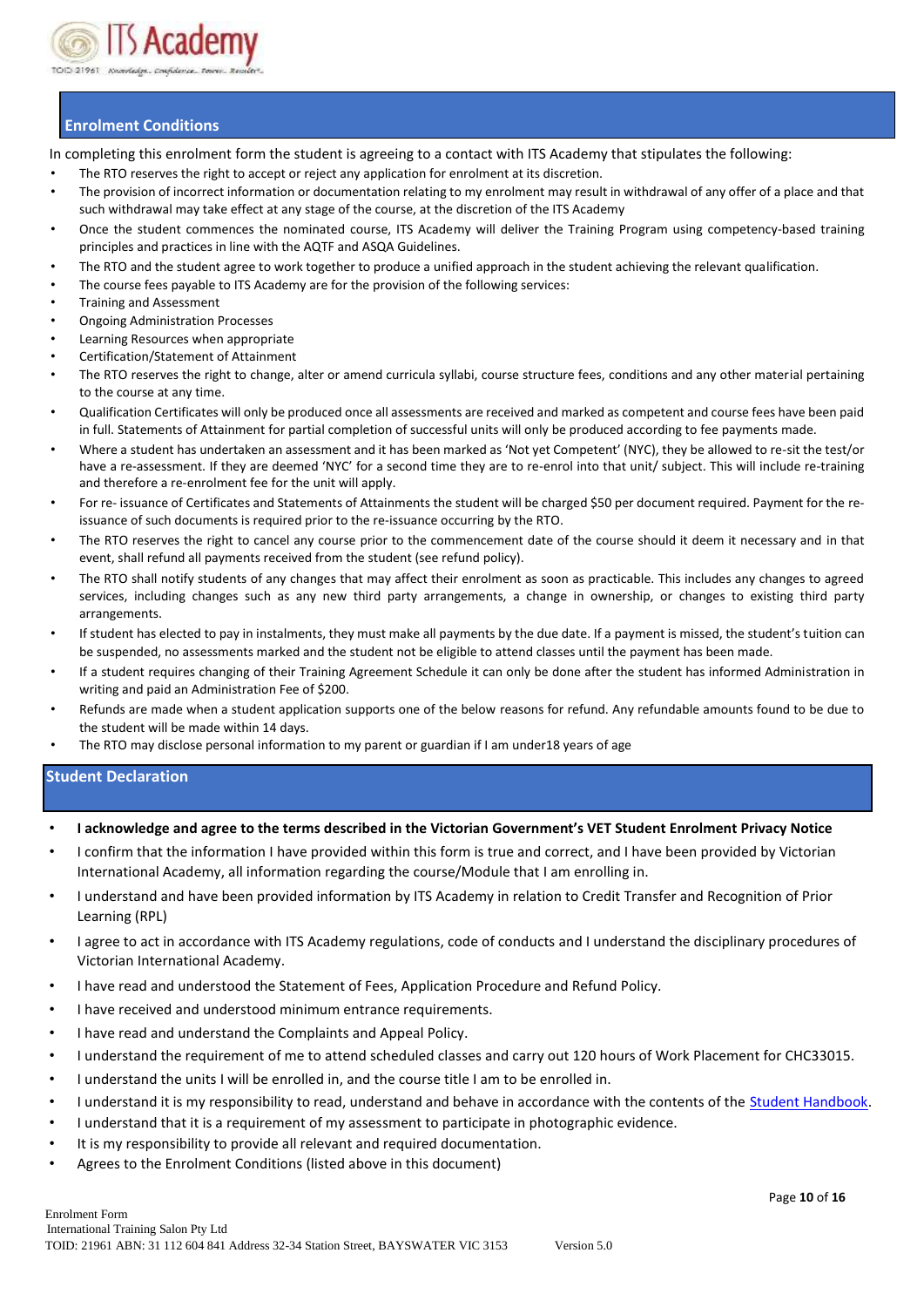

- Agrees, understands, and accepts the course fees and refund policy
- Agrees to be bound by The RTO's rules and regulations and any amendments made to the rules and regulations
- Agrees to undertake Language, Literacy and Numeracy testing requirement prior to acceptance into any course entry and adhere to any other pre-requisites identified through the enrolment process.
- Where a student's contact details change while studying with the RTO the student must advise the RTO of these changes within 7 days. These details include but are not limited to details such as e-mail, address, and contact phone details.
- I give permission for ITS Academy and its staff to take all reasonable actions, in the event of an accident or illness, whether on Academy premises or at approved off site activities, to care for the person named on this enrolment form.
- In the event it becomes necessary for emergency care to be obtained, neither the supervisor, International Training Salon Pty Ltd or the facility where the activity is taking place assumes financial liability for expenses incurred because of an accident, injury, illness and/or unforeseen circumstances.
- If any collection/litigation becomes necessary to collect payment of any fees, I indemnify ITS Academy for any costs.
- The Education and Training Reform Act 2006 requires the RTO to collect and disclose my personal information for a number of purposes including the allocation to me of a Victorian Student Number and updating my personal information on the Victorian Student Register.
- ITS Academy reserves the right to withdraw any student who disrupts the normal operation of classes by non adherence to our Anti-Discrimination & Harassment Policy, Privacy Policy & any other course guidelines and/or requirements or who jeopardises the safety of themselves, the trainer, other students or anyone else.
- The Student Handbook has been read and understood.
- The RTO's Privacy Statement has been read and understood
- Payment is attached for enrolment into this course as outlined in this enrolment form/ has been made for the course  $\cdot$ consent to the collection, use and disclosure of my personal information in accordance with the Privacy Notice below.
- I consent to my image being used on ITS website or other marketing;  $\Box$  YES  $\Box$  NO
- I consent to receive survey;  $\Box$  YES  $\Box$  NO

*(If you are under the age of 18 Please have a Parent or Guardian sign below.)* 

| STUDENT NAME     |             | Parent/Guardian Name |             |  |
|------------------|-------------|----------------------|-------------|--|
|                  |             |                      |             |  |
| <b>SIGNATURE</b> | <b>DATE</b> | SIGNATURE            | <b>DATE</b> |  |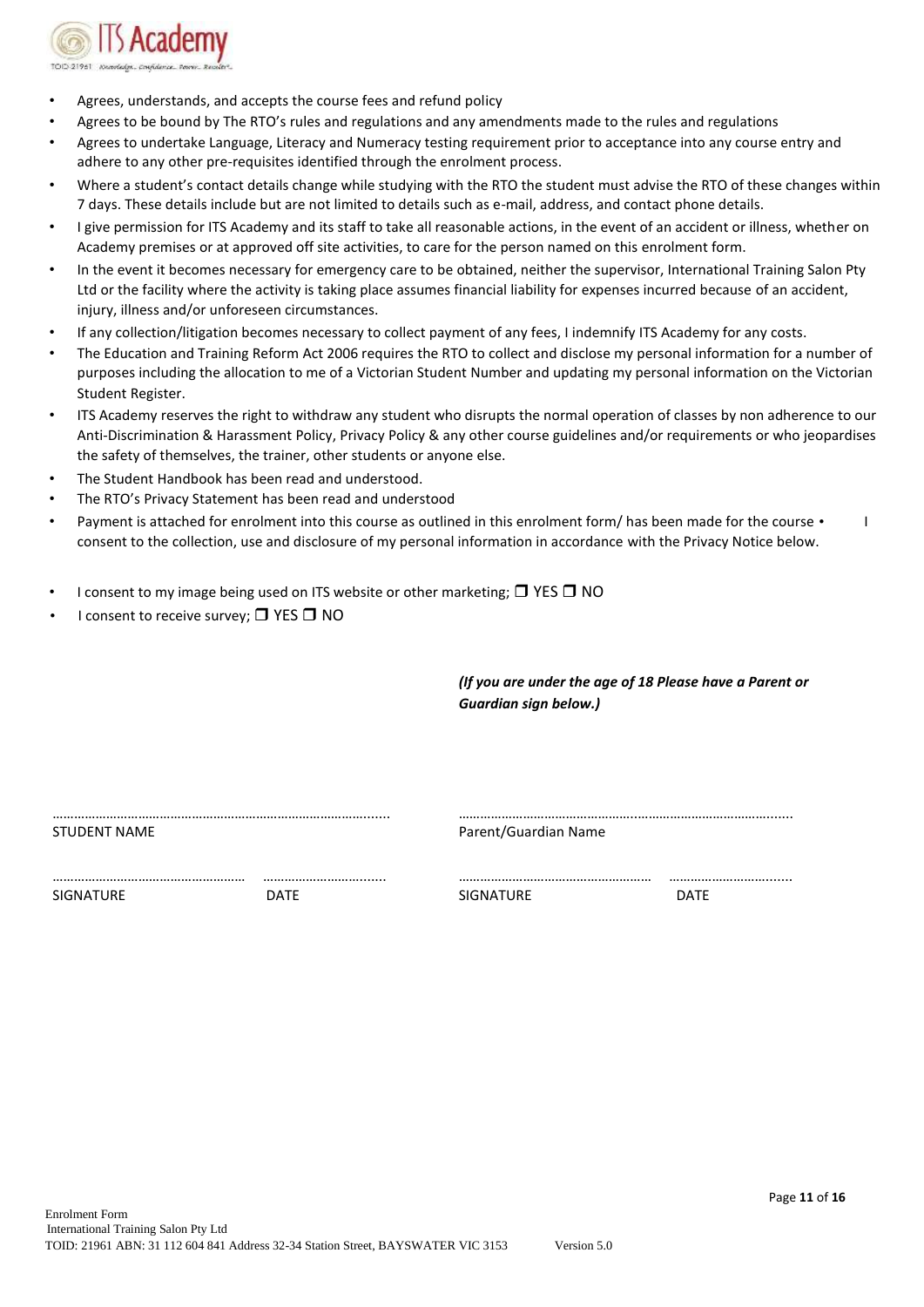

#### *SKILLS FIRST* **PROGRAM - EVIDENCE OF ELIGIBILITY AND STUDENT DECLARATION FORM**

#### **SECTION A – EVIDENCE OF CITIZENSHIP/RESIDENCY AND AGE**

#### **TO BE COMPLETED BY AN AUTHORISED DELEGATE OF THE TRAINING PROVIDER – DON'T LEAVE ANY SECTIONS BLANK I confirm that in relation to:**  (*student's full name*): I have sighted **ONE** of the following: ☐ Australian Birth Certificate (not Birth Extract) ☐ Current Australian Passport ☐ Current New Zealand Passport ☐ Australian Citizenship Certificate ☐ Current green Medicare card ☐ Australian Certificate of Registration by Descent ☐ New Zealand Birth Certificate ☐ New Zealand Citizenship Certificate  $\Box$  A proxy declaration for individuals in exceptional circumstances as per Clauses 2.11 – 2.15 of the Guidelines About Eligibility (the Eligibility Guidelines)  $\Box$  Formal confirmation of permanent residence granted by the Department of Home Affairs (or its successor) AND the student's foreign passport or ImmiCard. ☐ a Referral to Government Subsidised Training - Asylum Seekers' form from the Asylum Seeker Resource Centre or the Australian Red Cross □ Confirmation obtained from the Visa Entitlement Verification Online System (VEVO) that the student holds a valid Bridging visa class E, Safe Haven Enterprise visa, Temporary Protection visa, Bridging visa class F, or

#### By Either:

- ☐ viewing an original; OR
- ☐ viewing a certified copy; OR
- □ verifying through the Document Verification Service (DVS) [where it is possible to do so, and in accordance with Clause 2.5(c) of the Eligibility Guidelines]; OR
- ☐ viewing a digital green Medicare card on a Digital Wallet app on the card holder's mobile device [in accordance with Clause 2.5(d) of the Eligibility Guidelines]; OR
- □ relying on evidence sighted and retained as part of a previous enrolment [in accordance with Clause 2.8 of the Eligibility Guidelines] OR
- $\Box$  viewing a printed or electronic record from VEVO that confirms a student holds valid Bridging visa class E, Safe Haven Enterprise visa, Temporary Protection visa, Bridging visa class F, or Humanitarian Stay (Temporary) (subclass 449) visa.

And I have retained **ONE** of the following**:**

- $\Box$  a copy of the original or certified copy; OR
- ☐ the certified copy; OR
- $\Box$  evidence as set out in Clause 2.5(c) of the Eligibility Guidelines [where verified through the DVS]; OR
- declaration of sighting a digital green Medicare card [as set out in Clause 2.5(d) of the Eligibility Guidelines]; OR
- □ a printed or electronic copy of a record from VEVO that confirms the student holds a valid Bridging visa class E, Safe Haven Enterprise visa, Temporary Protection visa Bridging visa class F, or Humanitarian Stay (Temporary) (subclass 449) visa..

And if the student's age is relevant to their eligibility, and ONLY IF the evidence of citizenship/residency does not show a date of birth, I have also sighted and retained a copy of one of the following:

☐ current drivers licence ☐ 'Keypass' card ☐ current foreign passport

Page **12** of **16**

☐ current learner permit ☐ Proof of Age card ☐ Not applicable

Humanitarian Stay (Temporary) (subclass 449) visa.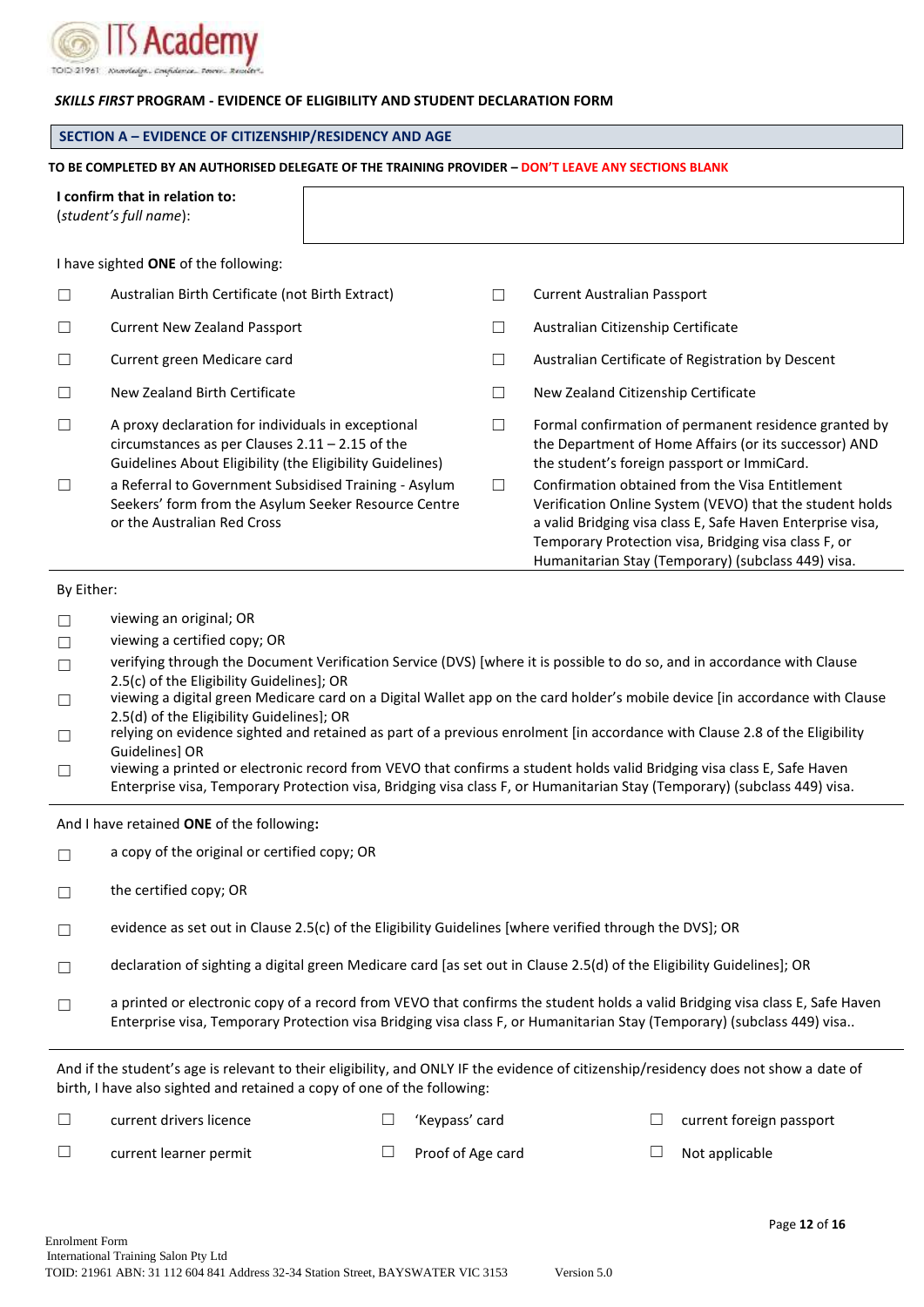

**SECTION B1 – EDUCATION HISTORY (ENROLMENT IN A QUALIFICATION)**

|                                                                                                                                                                                                         | PLEASE ASK THE TRAINING PROVIDER FOR HELP IF YOU DON'T UNDERSTAND A QUESTION                                                                                                                              |              |                |   |      |                                                                                            | TO BE COMPLETED BY THE STUDENT – DON'T LEAVE ANY SECTION BLANK UNLESS YOU ARE ASKED TO SKIP A QUESTION OR GO TO THE DECLARATION –                        |  |  |
|---------------------------------------------------------------------------------------------------------------------------------------------------------------------------------------------------------|-----------------------------------------------------------------------------------------------------------------------------------------------------------------------------------------------------------|--------------|----------------|---|------|--------------------------------------------------------------------------------------------|----------------------------------------------------------------------------------------------------------------------------------------------------------|--|--|
|                                                                                                                                                                                                         |                                                                                                                                                                                                           |              |                |   |      |                                                                                            | A 'qualification' means a course that has 'Certificate' or 'Diploma' in the title (for example, 'Certificate III in Business', 'Diploma of Nursing').    |  |  |
| Q1                                                                                                                                                                                                      | What is the highest qualification that you have now, or expect to complete at the time the training you are applying for is scheduled to start?<br>Don't include secondary or high school qualifications. |              |                |   |      |                                                                                            |                                                                                                                                                          |  |  |
|                                                                                                                                                                                                         | 'none')                                                                                                                                                                                                   |              |                |   |      |                                                                                            | (include code and full title of qualification if possible, for example, Certificate III in Aged Care. If you have not completed any qualification, write |  |  |
|                                                                                                                                                                                                         |                                                                                                                                                                                                           |              |                |   |      |                                                                                            |                                                                                                                                                          |  |  |
| Q <sub>2</sub><br>How many other Skills First funded qualifications have you enrolled in that have started, or will start in the same calendar year as the qualification/s<br>you are applying for now? |                                                                                                                                                                                                           |              |                |   |      |                                                                                            |                                                                                                                                                          |  |  |
| Don't include the qualification/s you are applying for now.                                                                                                                                             |                                                                                                                                                                                                           |              |                |   |      |                                                                                            |                                                                                                                                                          |  |  |
|                                                                                                                                                                                                         | Do include other qualification/s at this and other training providers you've enrolled in, but haven't started yet.                                                                                        |              |                |   |      |                                                                                            |                                                                                                                                                          |  |  |
|                                                                                                                                                                                                         | 0                                                                                                                                                                                                         | $\mathbf{1}$ | $\overline{2}$ | 3 | $4+$ | (circle number)                                                                            |                                                                                                                                                          |  |  |
| Q3                                                                                                                                                                                                      | moment?                                                                                                                                                                                                   |              |                |   |      |                                                                                            | Not including the qualification/s you are applying for now, how many other Skills First funded skill sets and/or qualifications are you doing at the     |  |  |
|                                                                                                                                                                                                         | 0                                                                                                                                                                                                         | $\mathbf{1}$ | $\mathbf{2}$   | 3 | $4+$ | (circle number)                                                                            |                                                                                                                                                          |  |  |
| Q4                                                                                                                                                                                                      | you are applying for a qualification on the Foundation Skills List, tick 'not applicable'.                                                                                                                |              |                |   |      |                                                                                            | In your lifetime, how many government funded qualifications have you started that are at the same level as the one you are applying for now? If          |  |  |
|                                                                                                                                                                                                         | 0                                                                                                                                                                                                         | $\mathbf{1}$ | $\overline{2}$ | 3 | $4+$ | (circle number)                                                                            | $\Box$ not applicable                                                                                                                                    |  |  |
|                                                                                                                                                                                                         | Q5 AND Q8 ARE DELETED AS NOT RELEVANT.                                                                                                                                                                    |              |                |   |      |                                                                                            |                                                                                                                                                          |  |  |
|                                                                                                                                                                                                         |                                                                                                                                                                                                           |              |                |   |      | <b>FOR JOBTRAINER ENROLMENT ONLY</b>                                                       |                                                                                                                                                          |  |  |
| Q9                                                                                                                                                                                                      |                                                                                                                                                                                                           |              |                |   |      |                                                                                            | Are you applying for a qualification under JobTrainer? Note: You can only enrol in one qualification under JobTrainer.                                   |  |  |
|                                                                                                                                                                                                         | <b>YES</b>                                                                                                                                                                                                | <b>NO</b>    |                |   |      | (circle answer)                                                                            | (If 'NO', go to Student Declaration)                                                                                                                     |  |  |
| Q10                                                                                                                                                                                                     |                                                                                                                                                                                                           |              |                |   |      | If you answered 'YES' to Q9, have you previously started a qualification under JobTrainer? |                                                                                                                                                          |  |  |
|                                                                                                                                                                                                         | <b>YES</b>                                                                                                                                                                                                | <b>NO</b>    |                |   |      | (circle answer)                                                                            | (If 'NO', go to Q12)                                                                                                                                     |  |  |
| Q11                                                                                                                                                                                                     |                                                                                                                                                                                                           |              |                |   |      |                                                                                            | If you answered 'YES' to Q10, are you applying to recommence in the same qualification that you already started under JobTrainer?                        |  |  |
|                                                                                                                                                                                                         | <b>YES</b>                                                                                                                                                                                                | <b>NO</b>    |                |   |      | (circle answer)                                                                            | (If 'YES' or 'NO', go to Student Declaration)                                                                                                            |  |  |
| Q12                                                                                                                                                                                                     | Are you 17 to 24 years old?                                                                                                                                                                               |              |                |   |      |                                                                                            |                                                                                                                                                          |  |  |
|                                                                                                                                                                                                         | <b>YES</b>                                                                                                                                                                                                | <b>NO</b>    |                |   |      | (circle answer)                                                                            | (If 'YES', go to Student Declaration)                                                                                                                    |  |  |
| Q13                                                                                                                                                                                                     | Are you a job seeker?                                                                                                                                                                                     |              |                |   |      |                                                                                            |                                                                                                                                                          |  |  |
|                                                                                                                                                                                                         |                                                                                                                                                                                                           |              |                |   |      |                                                                                            |                                                                                                                                                          |  |  |
|                                                                                                                                                                                                         | <b>YES</b>                                                                                                                                                                                                | <b>NO</b>    |                |   |      | (circle answer)                                                                            | (If 'NO', go to Student Declaration)                                                                                                                     |  |  |
| Q14                                                                                                                                                                                                     | If you answered 'YES' to Q13, tick any of these boxes if they apply to you:                                                                                                                               |              |                |   |      |                                                                                            |                                                                                                                                                          |  |  |

Page **13** of **16**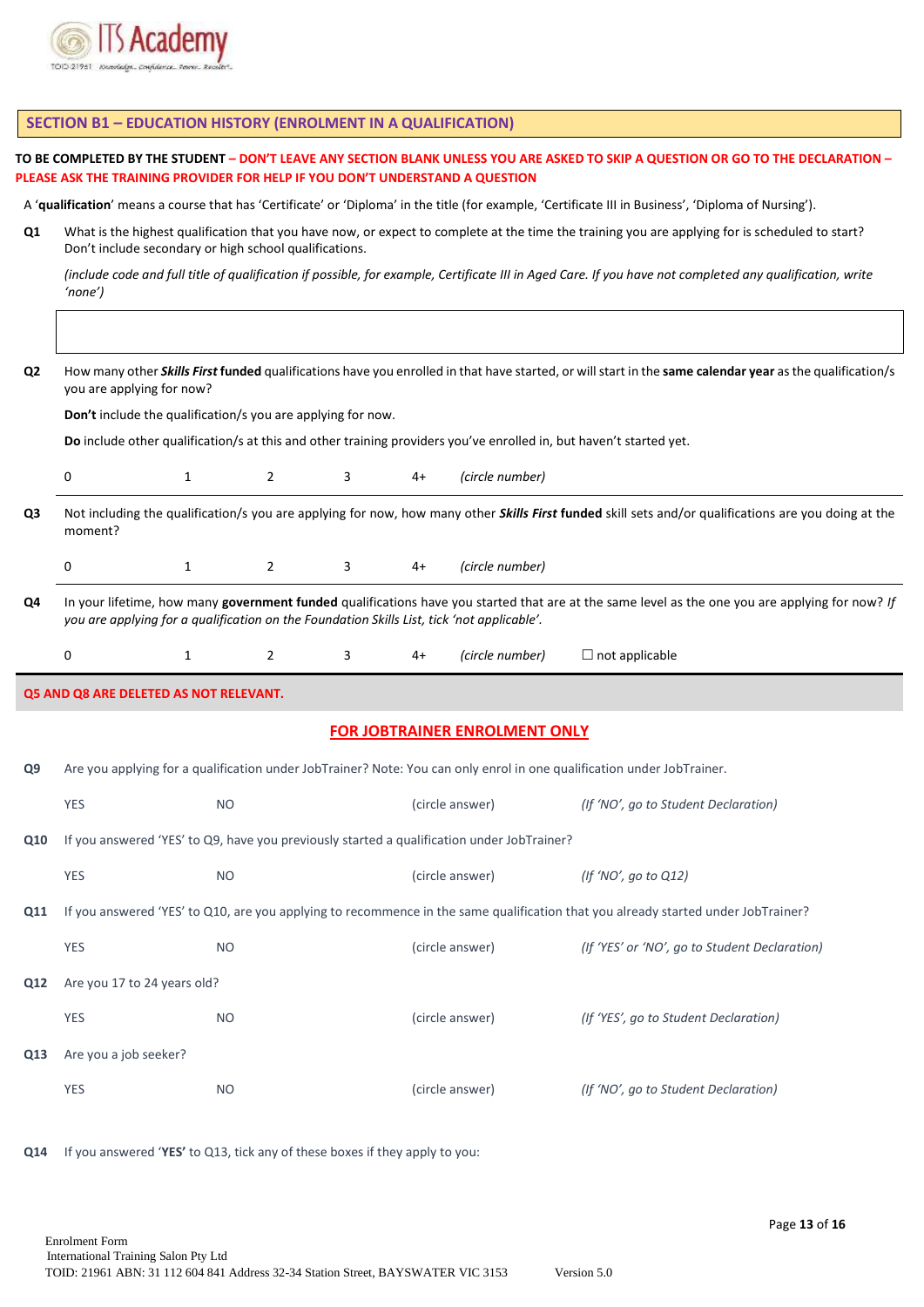

- ☐ I have a current and valid Health Care Card, Pensioner Concession Card or Veteran's Gold Card, or am the dependant of a card holder
- ☐ I have a letter from my employer or a company receiver on company letterhead that says I have been, or will be, made redundant or retrenched
- ☐ I have a separation certificate from my employer

*(If you* ticked *a box, go to Student Declaration)*

- **Q15** If you did not tick any of the boxes in Q14, you can make a declaration that you are a job seeker by ticking this box and signing this form.
	- □ I declare that I am currently unemployed

#### **SECTION B3 – EDUCATION HISTORY (STUDENT DECLARATION)**

#### **STUDENT DECLARATION**

**I,** *(print your full name)*:

**In seeking to enrol in** *(write the code and full title of the qualification/s or skill set/s)*:

#### **Declare the following to be true and accurate statements:**

- I **AM / AM NOT** enrolled in a school, including government, non-government, independent, Catholic or home school.
- (circle the appropriate response)
- I **AM / AM NOT** enrolled in the Commonwealth Government's Skills for Education and Employment program.
- (circle the appropriate response) (*circle the appropriate response)*
- I understand that my enrolment in the above qualification/s and/or skill set/s may be subsidised by the Victorian and Commonwealth Government under the Skills First Program. I understand how my enrolment will affect my future training options and eligibility for further training under the Skills First program.
- I acknowledge and understand that I may be contacted by the Department of Education and Training or an agent to participate in a survey, interview or other questionnaire.

**SIGNED: DATE:**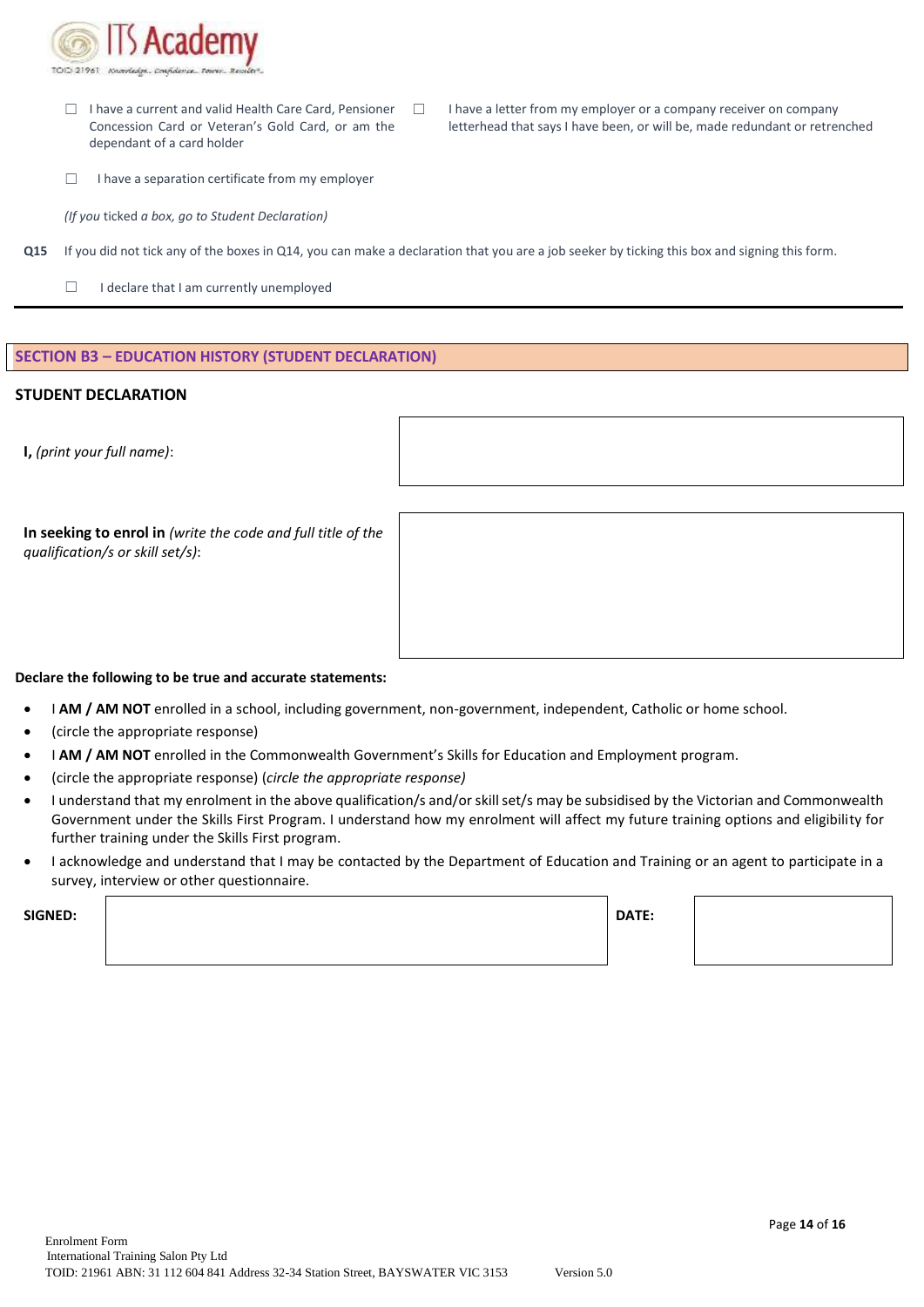

#### **SECTION C – TRAINING PROVIDER DECLARATION**

#### **TO BE COMPLETED BY THE TRAINING PROVIDER – DON'T LEAVE ANY SECTIONS BLANK**

#### **Based on:**

- my discussion with the student
- the evidence I have sighted and retained in Section A
- the information provided to me by the student in Section B
- I confirm that the student is: **[CHOOSE ONE]**
- $\Box$  eligible for Skills First funding for the program/s listed below
- $\Box$  not eligible for Skills First funding
- $\Box$  not eligible for Skills First funding, but I have granted an eligibility exemption for the program/s listed below.

*(write the code and full title of the program/s in which the student is seeking to enrol)*

Where I have granted an exemption under any initiatives in Part C of Schedule 1 of the Contract, I have sighted and retained any additional evidence specified in Attachment 2 of the Eligibility Guidelines.

I acknowledge that as the Training Provider's authorised delegate, I am responsible for ensuring that all parts of this form are complete. By signing this declaration, I acknowledge that I have reviewed **Sections A and B** and have confirmed they have been completed in full.

#### **Authorised Training Provider Delegate**:

| Name:     |  |
|-----------|--|
| Position: |  |
|           |  |
| Signed    |  |
| Date:     |  |

#### **NOTES**

Use this section to record additional detail, relevant eligibility information, including information you used to verify the student's eligibility that is not captured in Sections A or B.

#### **If there are no notes, write N/A**